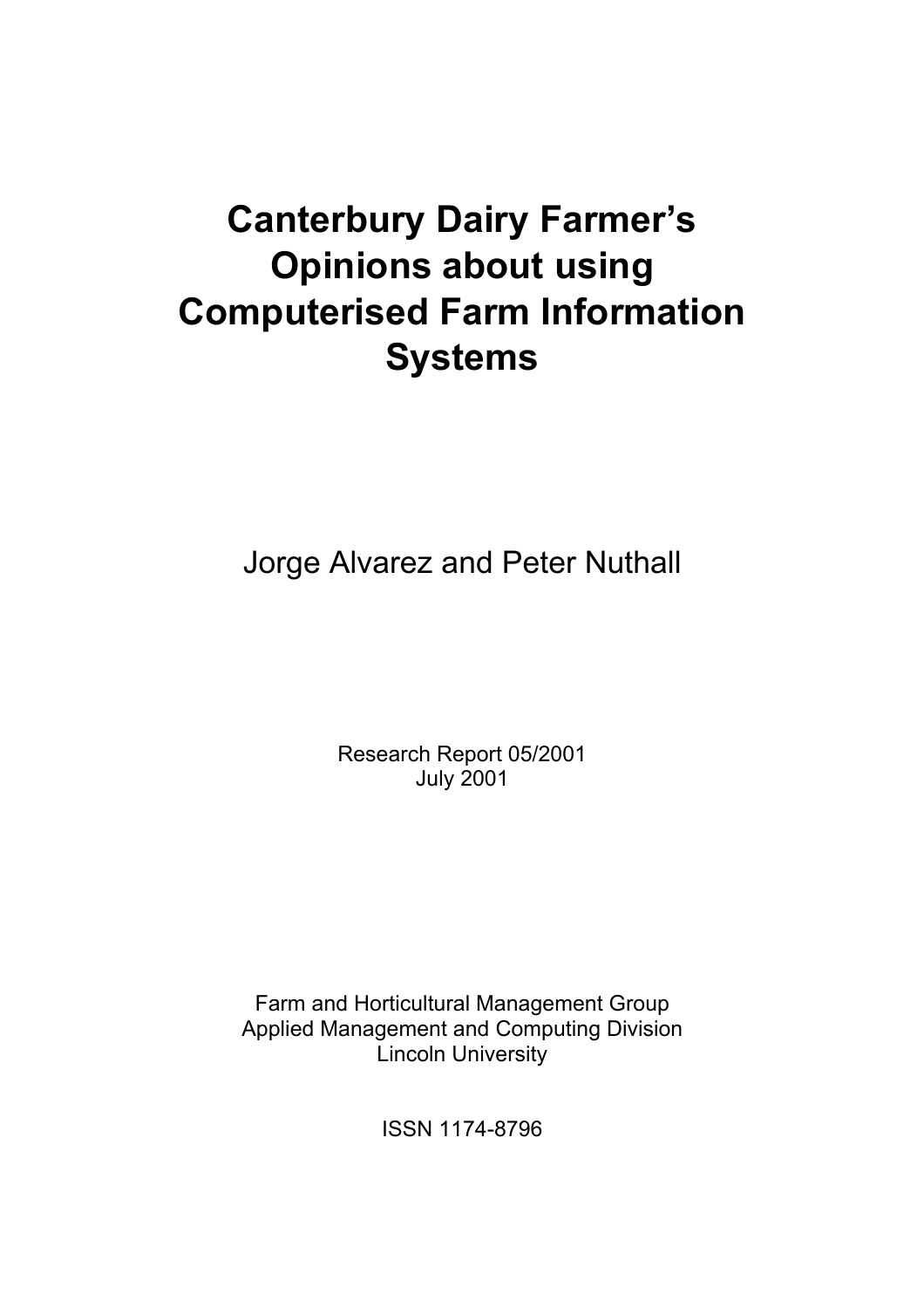# **Farm and Horticultural Management Group**

The Farm and Horticultural Management Group comprises staff of the Applied Management and Computing Division at Lincoln University whose research and teaching interests are in applied and theoretical management and systems analysis in primary production.

The group teaches subjects leading to **agricultural/horticultural** commerce and science degrees, though the courses offered also contribute to other degrees.

The group is strongly involved in postgraduate teaching leading to honours, masters and PhD degrees. Research interests are in systems modelling, analysis and simulation, decision theory, agribusiness and industry analysis, business strategies, employment relations and labour management, financial management, information and decision systems, rural development and also risk perceptions and management.

#### **Research Reports**

Every paper appearing in this series has undergone editorial review within the group. The editorial panel is selected by an editor who is appointed by the Chair of the Applied Management and Computing Division Research Committee.

The views expressed in this paper are not necessarily the same as those held by members of the editorial panel, nor of the Group, Division or University. The accuracy of the information presented in this paper is the sole responsibility of the authors.

## **Copyright**

Copyright remains with the authors. Unless otherwise stated permission to copy for research or teaching purposes is granted on the condition that the authors and the series are given due acknowledgement. Reproduction in any form for purposes other than research or teaching is forbidden unless prior written permission has been obtained from the authors.

#### **Correspondence**

This paper represents work to date and may not necessarily form the basis for the authors' final conclusions relating to this topic. It is likely, however, that the paper will appear in some form in a journal or in conference proceedings in the future. The authors would be pleased to receive correspondence in connection with any of the issues raised in this paper. Please contact the authors either by email or by writing to the address below.

Any correspondence concerning the series should be sent to:

The Editor Farm and Horticultural Management Group Applied Management and Computing Division PO Box 84 Lincoln University Canterbury NEW ZEALAND

Email: postgrad@lincoln.ac.nz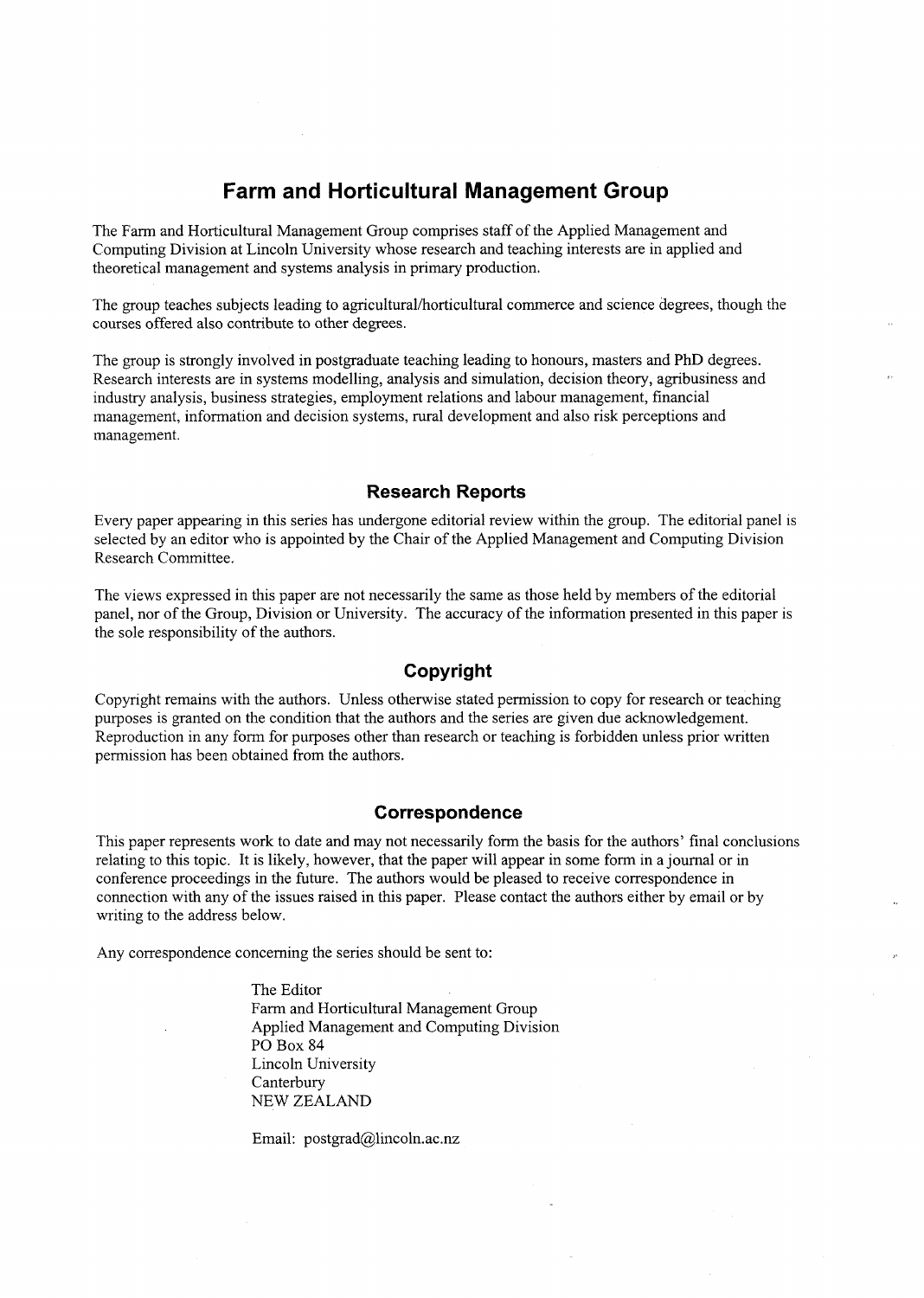#### **Abstract**

Canterbury dairy farmers' opinions about computerised systems used for managing farm information were collected through 39 stratified, randomly selected interviews. Farmers who are using software note they can save time, the software supports their farm management work, and it also enables them to use management approaches requiring more detailed information. Farmers who are not using computerised systems, but are considering this possibility, explain they are facing other priorities relative to improving their information systems. They are aware of the computer and software advantages, and they have a positive feeling towards computing technology. Some of them, however, feel insecure about their ability to use computers. Farmers not considering computerised systems believe computer technology is useless for their particular situations. Some farmers think computerised systems are unable to solve their actual farm problems, others feel themselves too old to learn the new technology. The interviews have confirmed "earlier" findings from a former mail survey. Key factors associated with the adoption of computer technology are farmer age, directly and through its relationship with farmer education; farmer education itself; the size of the herd; and consultant use intensity and involvement in farm management decision making.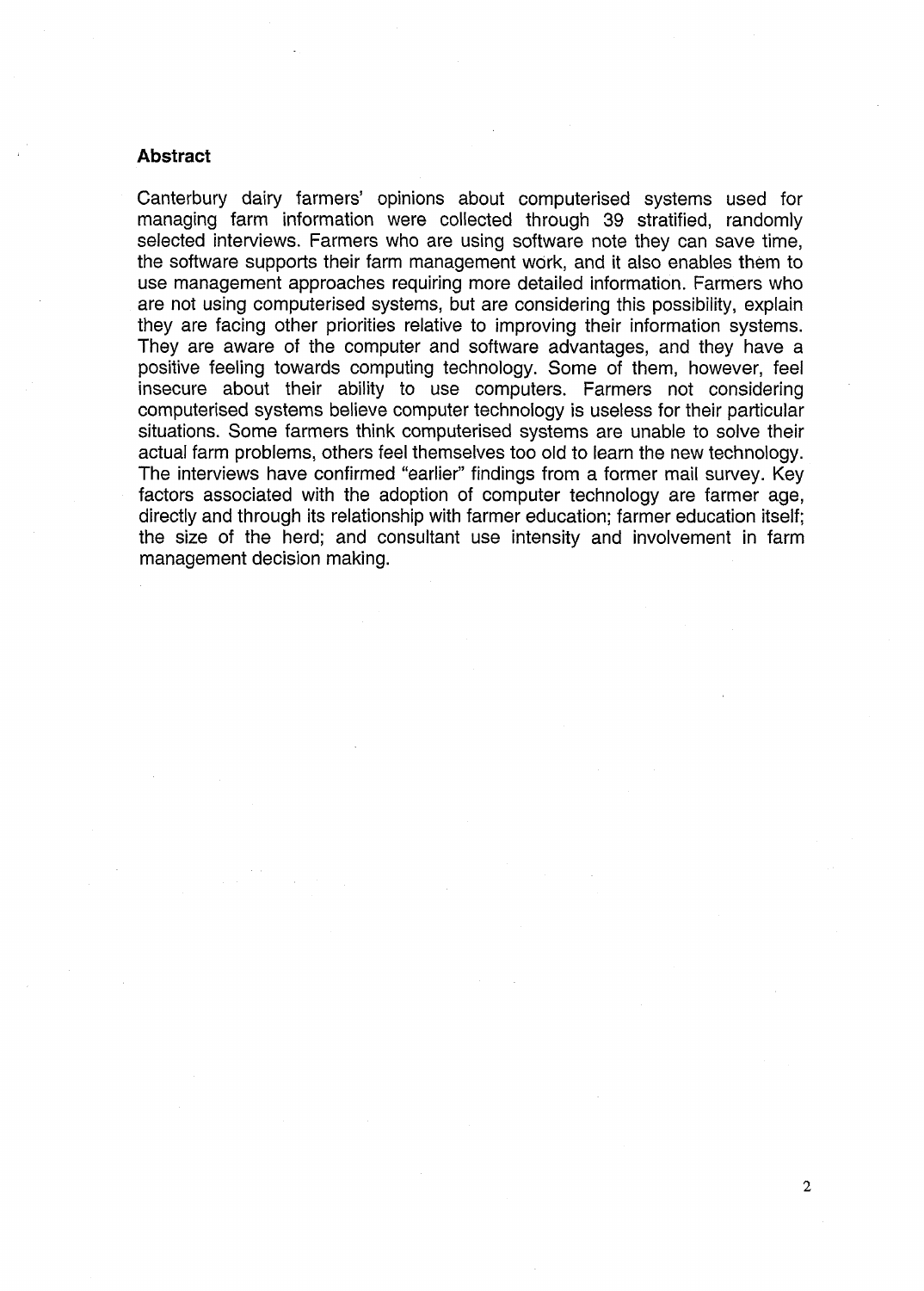# **Contents**

| 4.1 RESPONSES FROM FARMERS WHO HAVE BEEN USING COMPUTERISED<br>4.1.3 Computerised pasture and feed information system users9<br>4.2 FARMERS WHO STARTED USING COMPUTERISED INFORMATION SYSTEMS IN 2000<br>4.3 FARMERS WHO HAVE NOT USED COMPUTERISED INFORMATION SYSTEMS  10<br>4.3.1 Farmers considering the use of computerised information systems  10<br>4.3.2 Farmers who are not considering the use of computerised information |
|----------------------------------------------------------------------------------------------------------------------------------------------------------------------------------------------------------------------------------------------------------------------------------------------------------------------------------------------------------------------------------------------------------------------------------------|
|                                                                                                                                                                                                                                                                                                                                                                                                                                        |
| 5.5 Explanations that complement the previous quantitative analysis  14                                                                                                                                                                                                                                                                                                                                                                |
|                                                                                                                                                                                                                                                                                                                                                                                                                                        |
|                                                                                                                                                                                                                                                                                                                                                                                                                                        |

# **Tables**

| Table 2 Comparison between interviewed and non interviewed farmers5            |
|--------------------------------------------------------------------------------|
| Table 2.2 Percentage of farmers using each information system type in the main |
|                                                                                |
| Table 4.1 Types of information systems used by computerised farmers 8          |
| Table 5 Characteristics of the computerised information systems users and non- |
|                                                                                |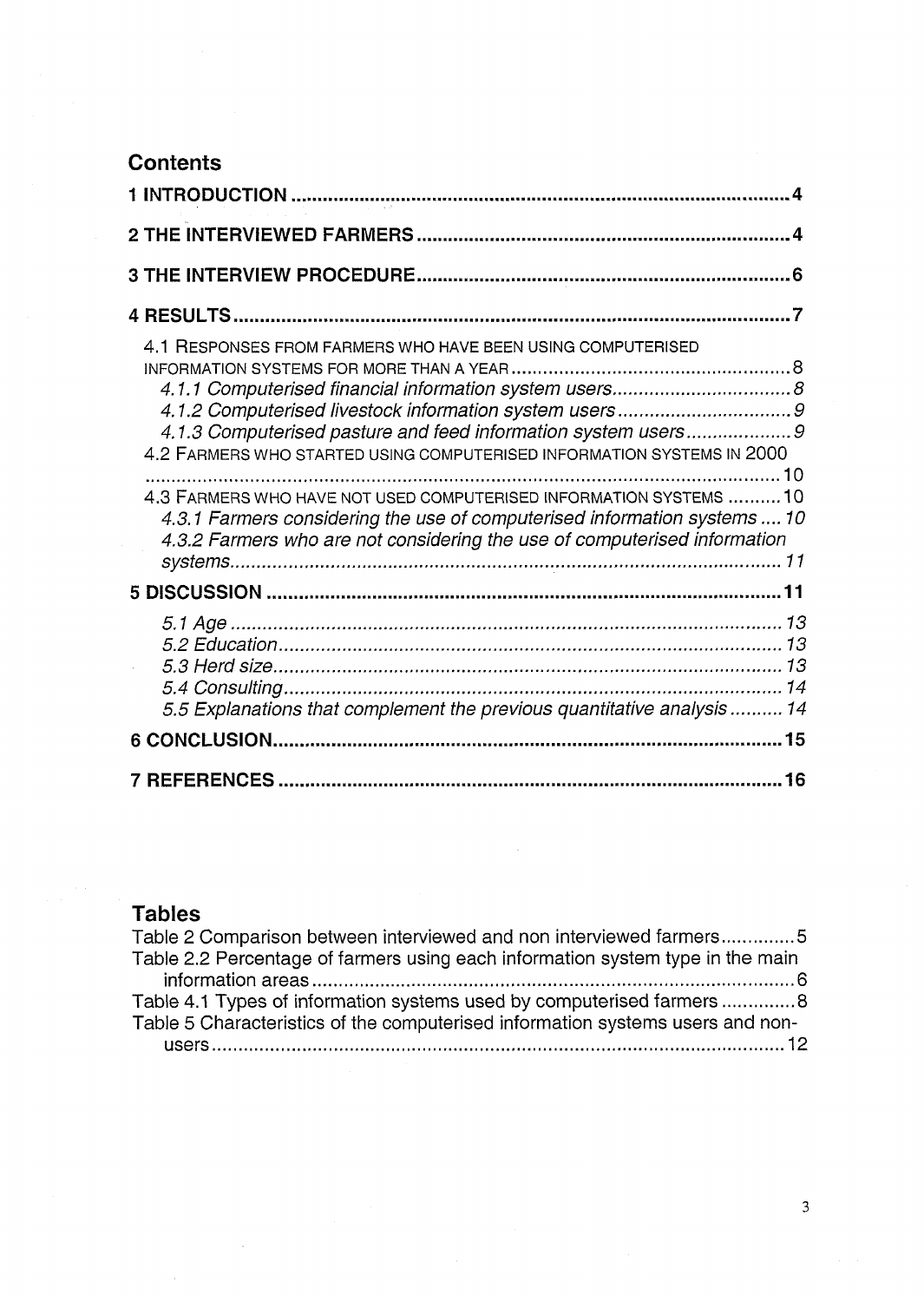# **1 Introduction**



Between July and August of 2000, 39 Canterbury dairy farmers were nite-viewed to collect part of the data needed to assess some research hypotheses<sup>T</sup> related to farmer adoption, and the usefulness, of computerised information systems. Previously, these farmers had answered a mail questionnaire giving information about their farm information management. The results from this mail survey are reported in Alvarez and Nuthall (2001a) and Alvarez and Nuthall (2001b).

The aim of this report is to present farmers' opinions and explanations that support their decisions for using, or not, computerised systems (software) as key components to their farm information system.

# **2 The interviewed farmers**

The mail survey was answered by 300 farmers, resulting in 290 usable responses. From these, 191 farmers agreed to be interviewed. This group was divided into two subgroups according to on-farm use of computerised systems. The 39 interviewed farmers were selected randomly from both subgroups, to ensure maintaining the ratio between users and non users of computerised systems to that in the 290 responses.

On average, the interviewed farmers have smaller farms (effective area) and herds, they involve accountants more in their decision making and a larger percentage of them own computers, relative to the non-interviewed farmers. Table 2 compares statistics from both groups.

<sup>&</sup>lt;sup>1</sup> Research project: A study of factors affecting the adoption and usefulness of information system innovations: the case of Canterbury and Uruguayan dairy farmers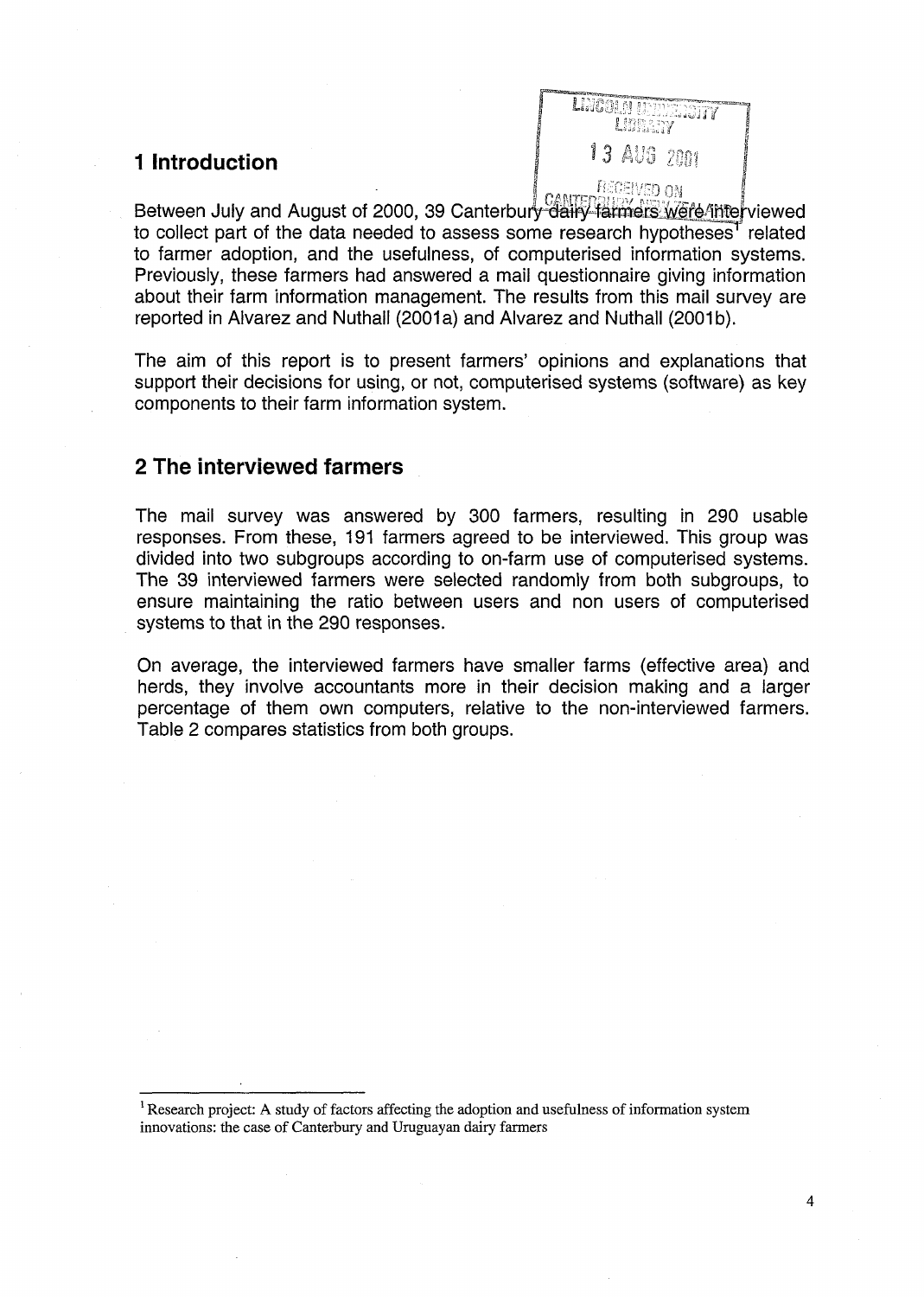| Farmer                                        | Interviewed | Non interviewed | <b>Statistical</b>                       |
|-----------------------------------------------|-------------|-----------------|------------------------------------------|
| characteristic                                | farmers     | farmers         | significance                             |
| Years dairy farming in<br>Canterbury          | 15.44       | 13.02           | $+$                                      |
| Years dairy farming in<br>total               | 18.77       | 18.93           |                                          |
| Age (years)                                   | 42.97       | 43.37           |                                          |
| Herd size (head)                              | 417         | 487             | t-test: 1.812,<br>p=7.3%                 |
| Education*                                    | 3.23        | 3.11            |                                          |
| Effective area<br>(hectares)                  | 142         | 171             | t-test: 2.324,<br>$p=2.2%$               |
| Adviser involvement**                         | 1.26        | 1.08            |                                          |
| Accountant<br>involvement**                   | 1.08        | .88             | Mann-Whitney<br>test:-1.739,<br>$p=8.2%$ |
| Management work %<br>***                      | 23.82       | 25.79           |                                          |
| Office work<br>(hours/week)                   | 9.99        | 10.53           |                                          |
| Computer uptake %                             | 85          | 70              | t-test: 1.922,<br>$p = 6.0\%$            |
| Computerised<br>information system<br>use $%$ | 62          | 61              |                                          |

Table 2 Comparison between interviewed and non interviewed farmers

Notes: \* Education was measured using a scale I=primary or less, **2=** secondary equal or less than 4 years, 3= secondary more than 4 years, 4= tertiary equal or less than 2 years, and **5=**  tertiary more than 2 years.\*\* These were measured using a scale 0=none, 1=a little, 2=quite a lot and 3=heavily involvement. \*\*\* Percentage of manager time devoted to actual management, data collection, analysis, and decision making. + a blank cell means a statistically significant difference was not found.

With respect to information management, interviewed farmers manage their information using more computerised systems and less informal ones than the total surveyed farmers. However, when the main information areas are considered, only in the livestock information area do interviewed farmers show a statistically significant difference in the percentage of different types of systems used (see table 2.2).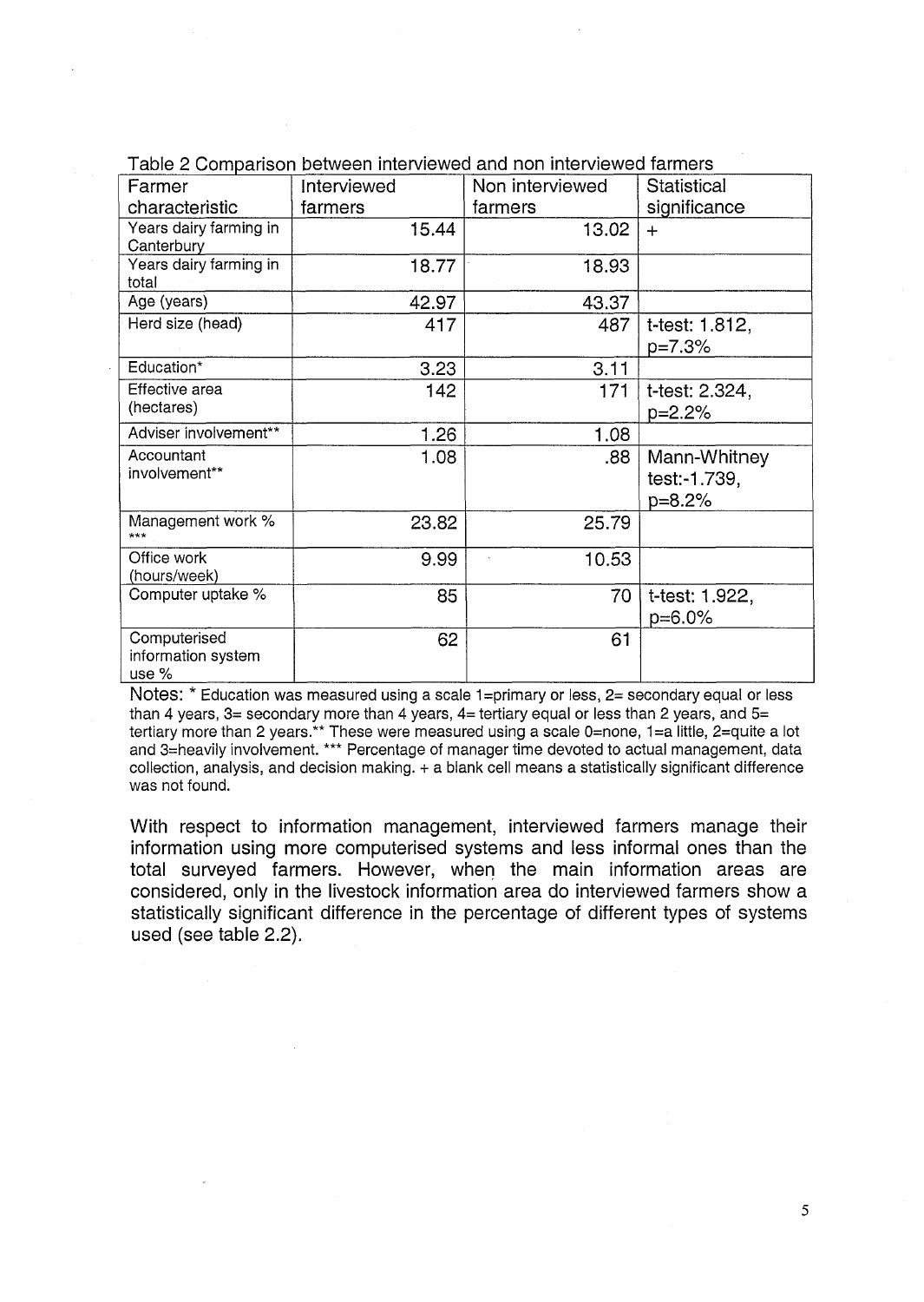| Table 2.2 Percentage of farmers using each information system type in the main |  |  |  |
|--------------------------------------------------------------------------------|--|--|--|
| information areas                                                              |  |  |  |

|                            | Feed and pasture<br>information area |                | Finance information<br>area |             | Livestock<br>information area |                |
|----------------------------|--------------------------------------|----------------|-----------------------------|-------------|-------------------------------|----------------|
|                            | Interviewed<br>farmers               | All<br>farmers | Interviewed<br>farmers      | All farmers | Interviewed<br>farmers        | All<br>farmers |
| Informal<br>systems*       | 23.1                                 | 25.8           | 7.7                         | 11.0        | ი                             | 1.4            |
| Manual<br>systems**        | 46.2                                 | 43.5           | 15.4                        | 15.2        | 28.2                          | 40.7           |
| Computerised<br>systems*** | 20.5                                 | 16.9           | 59                          | 54.5        | 38.4                          | 35.2           |
| Service<br>systems****     | 10.3                                 | 13.8           | 17.9                        | 19.3        | 33.3                          | 22.8           |
| Chi-square-<br>test        | 2.11, p<50%                          |                | 1.47, p<70%                 |             | 10.4, $p < 5\%$               |                |

Notes: \* lnformation management that relies mainly on farmer memory to record. Alternatively, informal writing might be used such as notes on calendars, and they may use off-farm printed reports as backup information. \*\* lnformation management approach that is based on formal procedures, such as cash books, field books or calving and mating notebooks. Each of these books allows keeping manual records on specific pieces of information. \*\*\* Procedures that enters data using computer systems and keeps electronic files. \*\*\*\* Approach bases on information service providers.

# **3 The interview procedure**

The interviews were performed on the farms and took, on average, 1112 hours. Two guidelines were developed, one for farmers who are users of computerised systems, and another for the rest.

Once the research objectives were introduced, farmers were asked to list 3 to 5 areas that they control most closely as they regard them as very important to the success of the business. Within respect to each of these areas, farmers were asked to state how frequently they updated information, how they processed this information, and how they recognised they were facing a problem and how it is dealt with. This part of the interview was designed to assess farmer information management skills.

Farmers who were using computerised information systems were asked to evaluate the overall usefulness of each software package used, using a simple scale from 1, unsuccessful, to 5, highly successful.

Each software package was then selected (when the farmer used more than one) to talk about the advantages and disadvantages of its use. This started by asking the farmer which were the usual information management functions that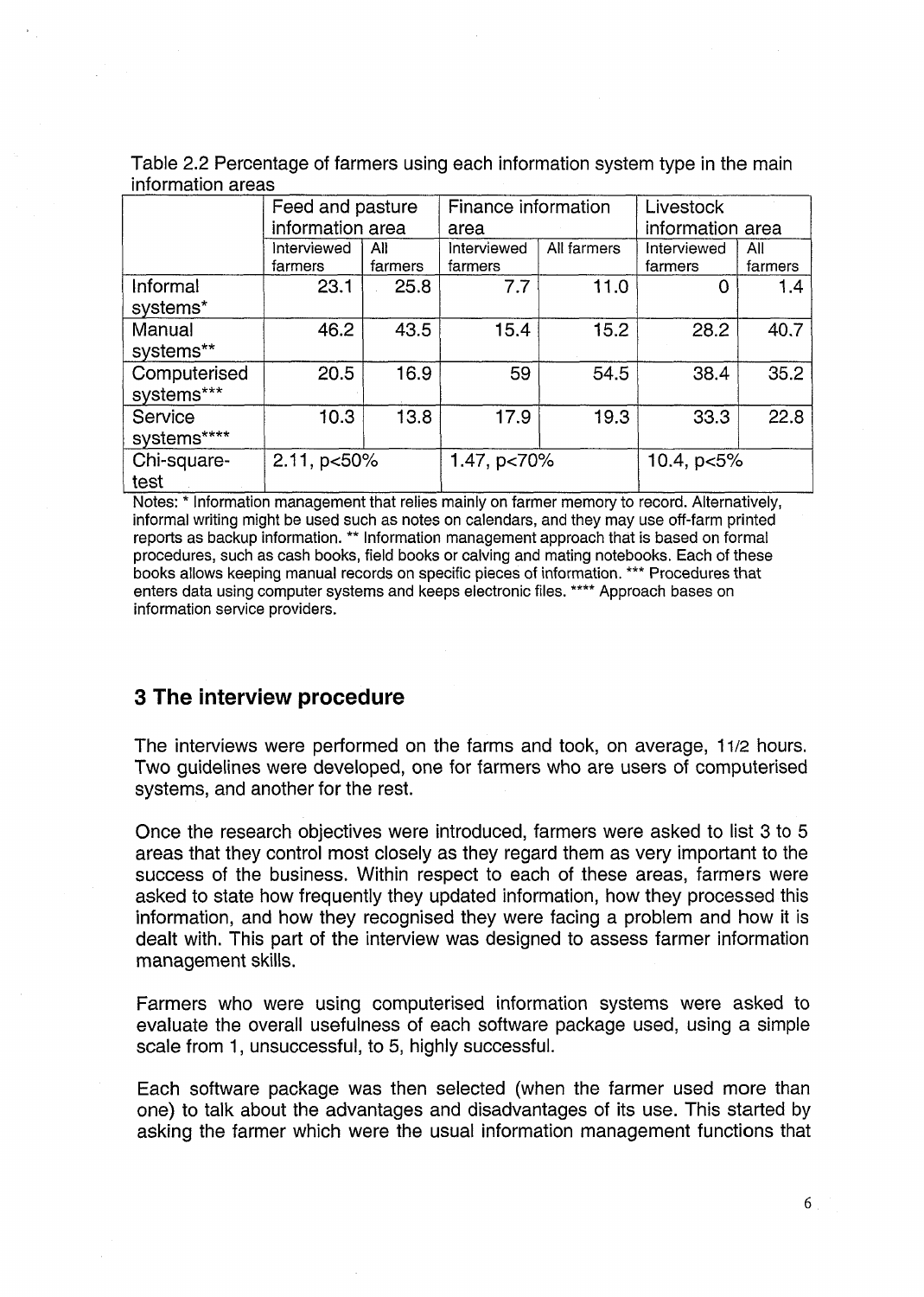were carried out with the selected software. The farmer was also invited to make a comparison with the pre-computer procedures used to record and analyse the data. At this stage, s/he was asked to summarise the advantages of using the computerised system relative to the original methods.

Some respondents identified economic benefits as a direct reason for adopting computerised systems. If this was not the case, the farmer was invited to make a cost-benefit analysis of her/his decision to use the software.

Finally the interviewees were asked to rank the software using two scales. One related to how well the software meshed with the work environment and the second related to how well the software matched with the farmer's decision making system.

Farmers who were not using computerised information systems were asked to explain their decision for non-use. Some stated that they are going to use a computer soon, others not. The first group was asked to explain their reasons for supporting the proposed change.

The data was collected using forms, a notebook and a recorder. There were technical problems in recording 3 interviews. Total reliance on the notes was necessary in these cases.

## **4 Results**

Of the 39 farmers interviewed, 19 have been using computerised systems for one or more years, 6 started in 2000, and 14 were not users when the interview took place. Within this last group, one farmer was using a consulting service that included information management. Although the farmer was not using a computer himself, his information management was very similar to those using computerised systems. The 13 remaining farmers were split in two categories; those who were thinking of using computerised systems, and those who are not. Each group had 7 and 6 farmers respectively.

Thus 4 groups of farmers were used to answer the following questions:

Why have they changed to a computerised system?

Why are they changing to a computerised system?

Why have they not changed to a computerised system but are thinking of doing so?

Why are they not intending to change?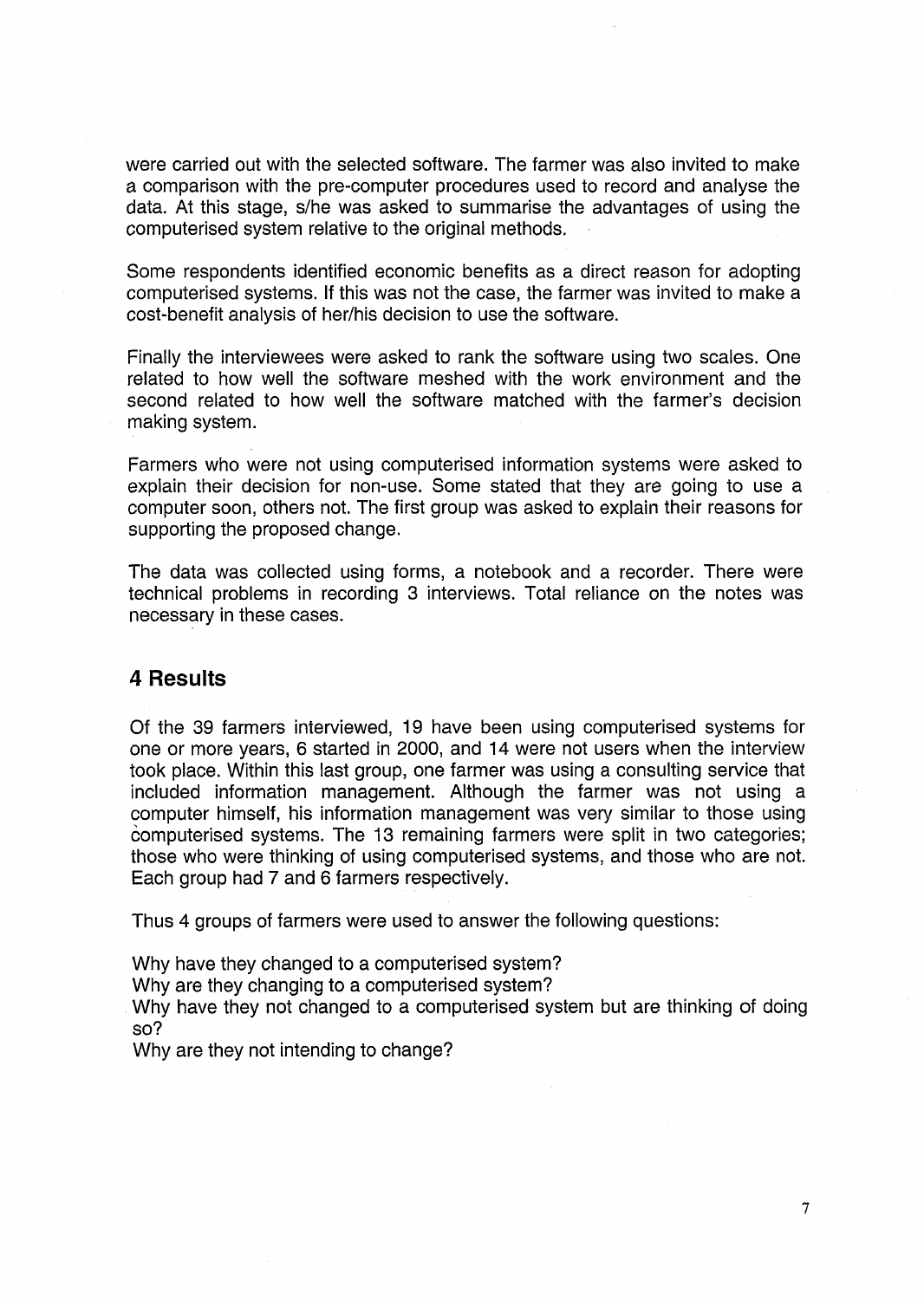## **4.1 Responses from farmers who have been using computerised information systems for more than a year**

The 19 farmers of this group were all using a computerised system for managing their financial information. From these, 14 were also using software in the livestock area. Half of these, 7, were also managing their pasture and feed information through computers.

| Finance      | Livestock        | Pasture and feed | Number of<br>farmers |
|--------------|------------------|------------------|----------------------|
| Computerised | Computerised     | Computerised     |                      |
| Computerised | Computerised     | Not computerised |                      |
| Computerised | Not computerised | Computerised     |                      |
| Computerised | Not computerised | Not computerised |                      |

|  |  |  | и производить получить получить получить получить получить получить получить получить получить получить получи | Table 4.1 Types of information systems used by computerised farmers |
|--|--|--|----------------------------------------------------------------------------------------------------------------|---------------------------------------------------------------------|
|--|--|--|----------------------------------------------------------------------------------------------------------------|---------------------------------------------------------------------|

In 11 interviews the software selected to talk about was the one used to manage financial information, in 6 it was for livestock information and in 3 it was for pasture and feed software (one farmer talked about two packages). Interviewed farmers were using one specific commercial package in the financial and livestock areas. In contrast, farmers were using a wide range of products in the pasture and feed area.

#### 4.1.1 Computerised financial information system users

These farmers gave two main explanations for changing their former financial system. Three farmers had to move from a package as it was Y2K incompatible. The other farmers stated that they choose to change from a former manual procedure. This second group gave two main reasons for changing. Firstly, they wanted to reduce their accountancy fees, mainly by doing the GST returns themselves. The use of financial software also allowed cutting costs by presenting to their accountants pre-processed farm income and expenditure data. The second reason was saving time. Clearly, for those farmers who formerly did their GST returns manually, changing to a computerised procedure means a huge saving in time. However, other farmers explained that computerised procedures have allowed them to perform farm management techniques which were known, but considered too time consuming when these were tried manually. One farmer stated "instead of doing a budget once at the beginning of the season I can now budget whenever I like, and by using financial software I put the "actuals" in, and can get an updated version and see where I'm going". Another farmer stated similarly "a big advantage of the financial software is that you can update it (the farm budget). As you go through the year you can plug in what you have actually done and then you can forecast ahead, based on the expenditure you expect to make and you can alter the expenditure out further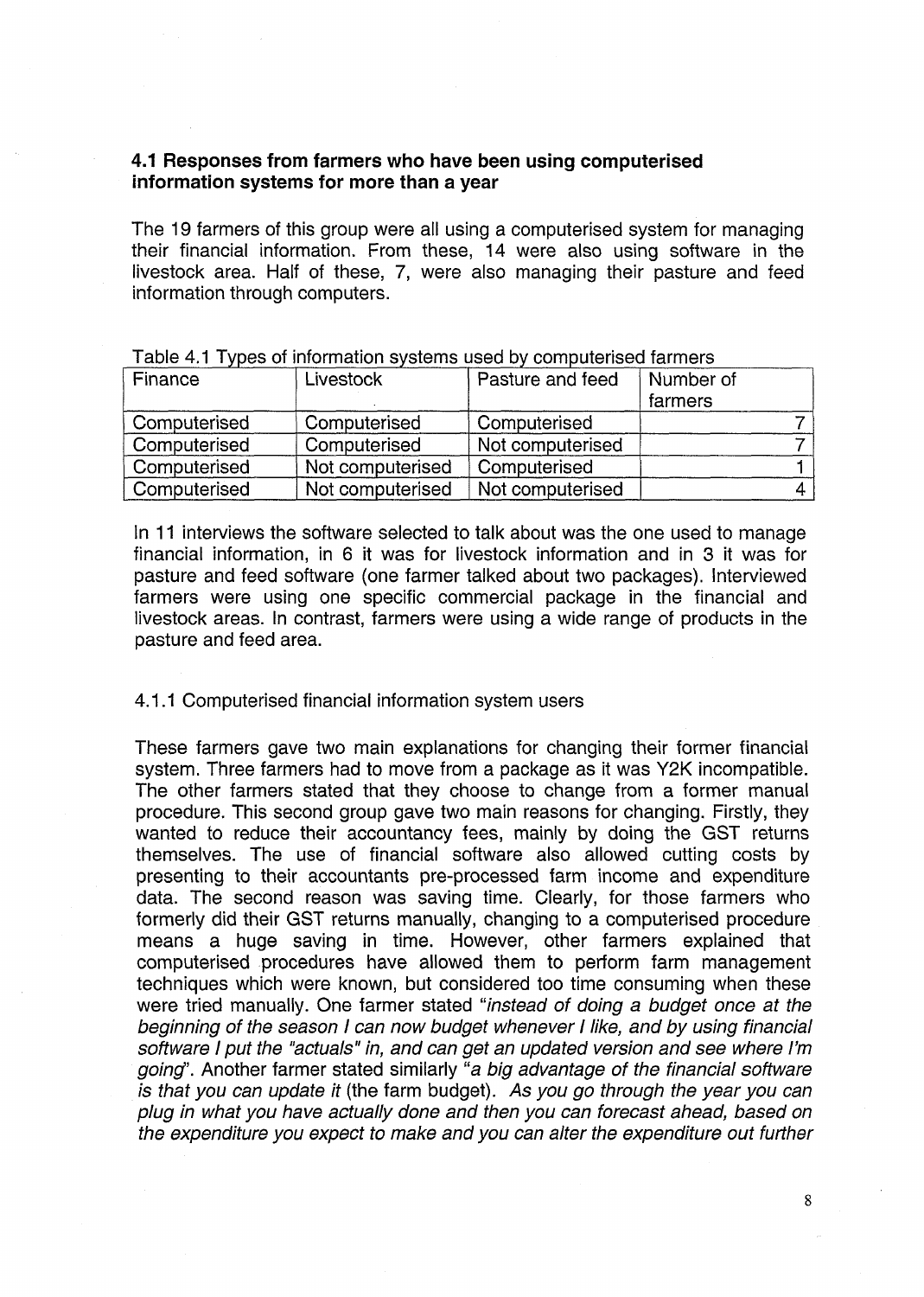once you get to a certain point. That is really good - you can never do that<br>manually. It just takes too long to do it. That has been one really good It just takes too long to do it. That has been one really good improvement".

These farm management techniques involve developing farm and partial budgets, comparing actual cash figures with budgeted ones, and performing "what if" enterprise and costs analyses. In relation to enterprise analysis, one farmer stated " I like,..., getting individual reports out on enterprises  $-1$  do keep some parts of the farm operation, I run it as an enterprise so it is just for my own information really as I keep some costs separate and then I can very quickly see how much it is costing me to run all of my young stock on the farm".

Farmers using computerised financial systems stated that they are performing more analyses and obtaining better control than before. This improvement in their management work provided more decision making confidence and a feeling of having increased their managerial capabilities. One farmer stated " I feel more confident about making decisions because I have more in-depth analysis". Another added "at the moment it is now starting to save us time and giving us better information and more financial control".

#### 4.1.2 Computerised livestock information system users

Like the former group, these farmers stated two reasons for changing their previous systems. Some farmers were using DOS software, which became obsolete when Windows became the dominant computer operative system. They needed to update. The majority of farmers have complemented their former service system using the software as a new interface between the farmer and the service. The software replaced former paper forms that used to be sent and received by mail – now it is achieved through electronic records and mail. Farmers stated that this change involves three main advantages. Firstly, time saving through electronic transfer. Secondly, faster discovery of discrepancies which increases the information quality control. One farmer explained "You can pickup discrepancies faster too. You enter it in and the machine says "no such cow" rather than you sending off the information and they ring up and tell you there is no such cow. Oh yes, it's a hundred times better than doing it any other  $way$ . Finally, a huge gain in flexibility and accessibility is provided by the farmer control of retrieving and reporting. One farmer said "you can pick out individual groups of animals, you can go in and do your 2-year olds, 3-years olds, whatever, see what is happening, look at calving dates".

#### 4.1.3 Computerised pasture and feed information system users

The three interviewed farmers were using three different kinds of software, one for whole farm planning, another for measuring pasture availability (pasture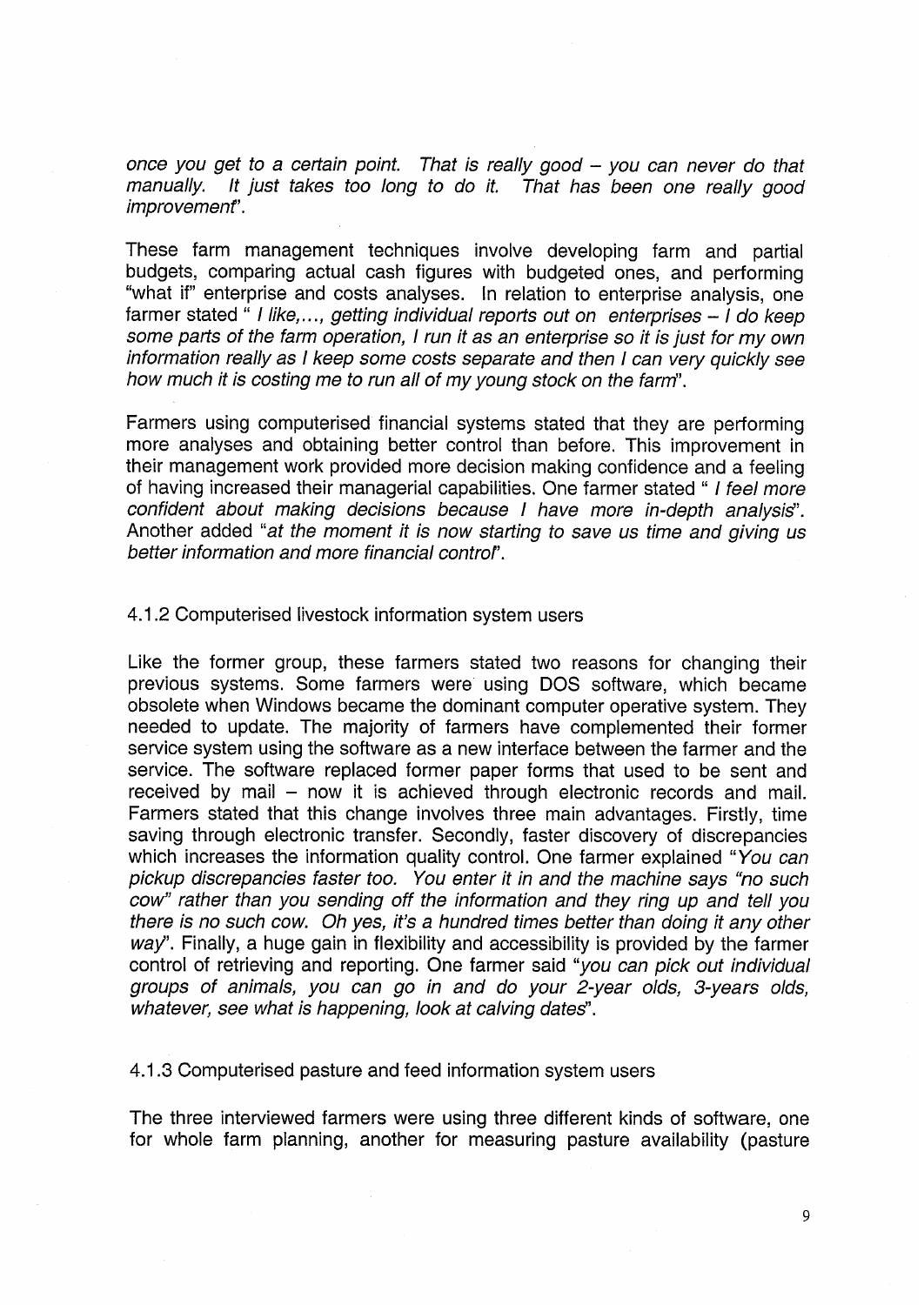probe) and the third for feed budgeting. Two farmers have replaced former manual feed budgeting procedures and the other started his dairy business with the computerised pasture measurement system.

Farmers who have changed their former manual systems stated that the new one has increased their planning, analysing and control capabilities. One of them gave the following explanation: "we're using it to try and coordinate all the different aspects of the farm. Especially when there's quite a bit of supplement involved, and in our farm there is - maize silage, grass silage, hay, straw, grazing off-farm, some grain being fed as well, and the fluctuation in the pasture. So we try and coordinate all those things into an economic plan. *It's* all brought back to dollars".

#### **4.2 Farmers who started using computerised information systems in 2000**

This group involved 6 farmers. One was recorded as a non-user in the mail questionnaire, but subsequently he purchased a computer and software. These farmers have changed mainly from manual procedures. The majority of changes have been made in the financial area (5 from 6). Another 3 farmers have changed their livestock systems.

The explanations given by these farmers did not differ significantly from those given by farmers with more experience as computer users. However, the reasons were formulated in a more general way. One farmer explained that "it is an information technology age, so we have to keep on". Another farmer said "we could make our life a lot easier by having things down on the computer".

#### **4.3 Farmers who have not used computerised information systems**

One of these farmers was using a consultancy service that included data recording, processing and information analysis similar, or more sophisticated, than those used by farmers with computerised systems. The remaining 13 farmers were split in two groups according to their willingness to use computerised systems in the future. Each subgroup is presented separately.

4.3.1 Farmers considering the use of computerised information systems

This group has 7 farmers, with currently 6 owning computers for non-business use. They have positive feelings about computer technology and they provided different reasons for not having yet adopted computerised information systems. Almost all explanations are related to lack of time, and secondly to lack of training opportunities. The lack of time comes from a variety of reasons including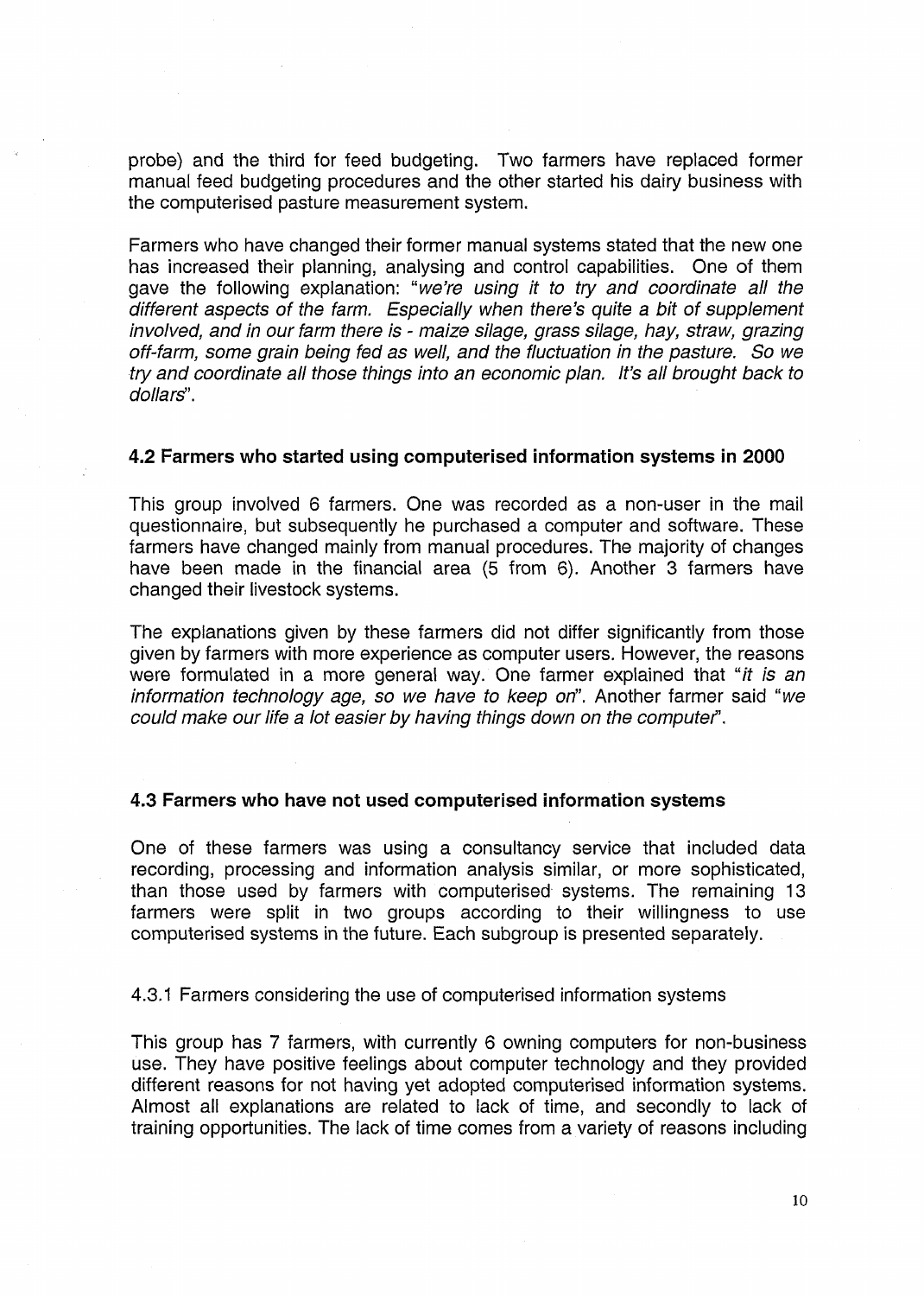a lack of staff in one case, to having an off-farm job in another. One farmer who recently converted from cropping to dairying, stated that his main focus has been developing the dairy farm. Another farmer, who did not see himself as a computer user, suggested that when his wife has more time (she was raising her baby), she would become the computer operator.

Within this group two farmers expressed their lack of confidence and fear of becoming computer users. They believed that the lack of time argument is a simple excuse for being scared of the computing technology. These farmers stated they are facing conflicting information about software and/or do not have enough information available.

4.3.2 Farmers who are not considering the use of computerised information systems

This group has 6 farmers, 4 of them owning computers. These farmers provided five groups of responses to support their decision of not adopting computerised systems. The first explanation refers to personal preferences. One farmer stated "my strength is not in computers, ..., I feel my strength is more on the farm looking after the stock and the pasture". Other farmers said "I have never really had anything to do with computers"; "I am happier out on the farm than at the computer". This first reason is complemented with a second one related to lack of computing knowledge and keyboard skills. When farmers were asked if they had tried to learn about computers, one farmer stated "1 have not the inclination to go and get if'. A third reason provided was the farmer's lack of confidence in computer technology. Complementing this idea, one farmer added, "computers seem to be obsolete so quickly". Farmers also argued that they did not think that using computers was either going to add value to their management work, nor going to tackle the actual farm problems. Finally, farmers stated that they feel satisfied with their current (non-computerised) information systems.

# **5 Discussion**

The results from the interviews have helped confirm findings presented in the other papers (Alvarez and Nuthall, 2001a and Alvarez and Nuthall, 2001b), but also have provided new clues to understand farmer behaviour related to computerised system use.

Simple-variable statistical analysis (Alvarez and Nuthall, 2001a), and multivariable statistical analysis (Alvarez and Nuthall, 2001b) have identified farmers' characteristics associated with the adoption of computerised systems using the data collected through a previous mail survey. Four main variables were identified: farmer age; education level, herd size, and farm adviser involvement in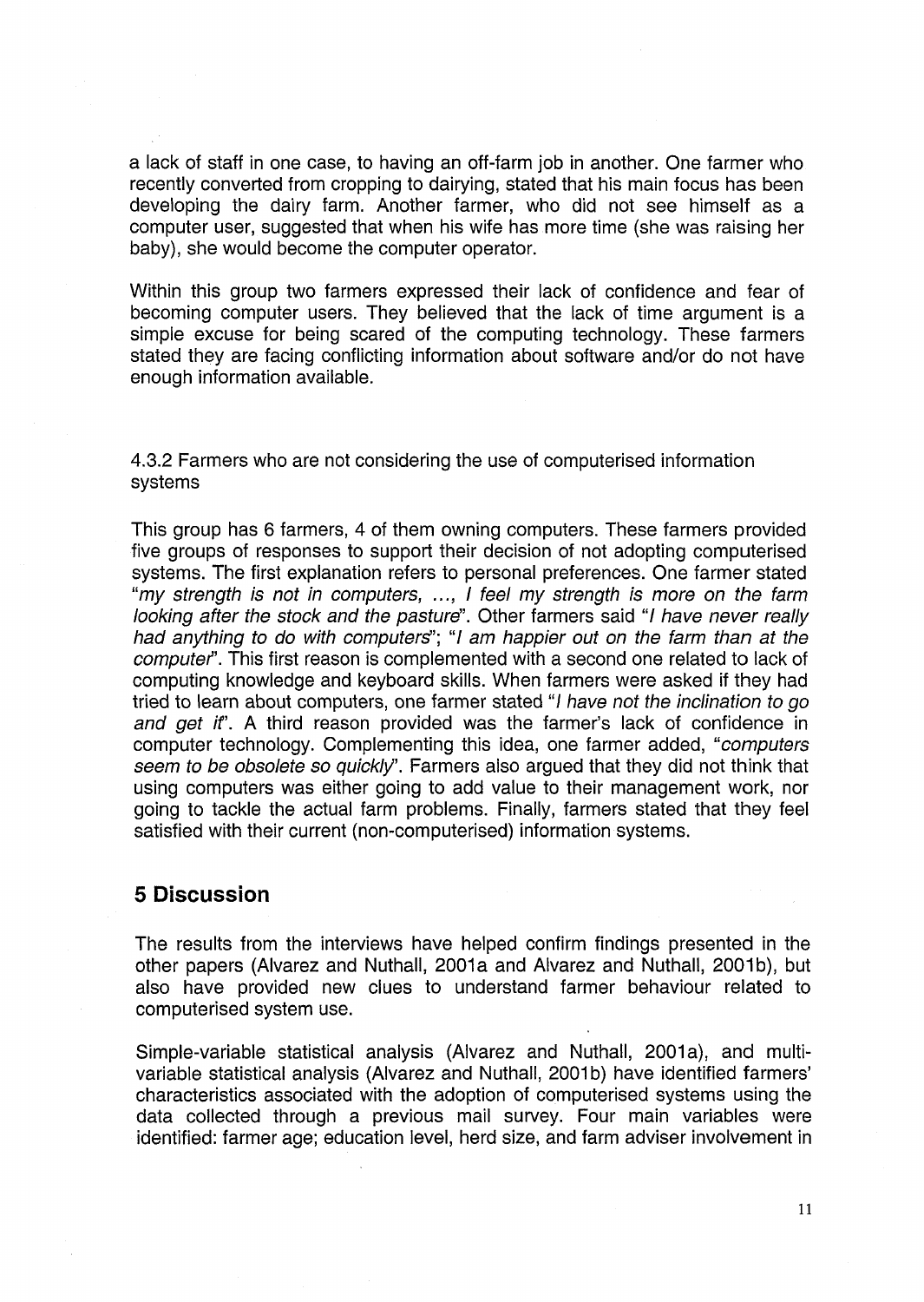decision making. As would be expected, interview results confirm these relationships.

|                                                       | Age<br>(years) | Education<br>level* | Herd size<br>(head) | Frequency of<br>farm<br>consultant<br>visits (per<br>year) |
|-------------------------------------------------------|----------------|---------------------|---------------------|------------------------------------------------------------|
| Non users (not thinking of<br>using)                  | 48.5           | 3.00                | 313                 | 0.5                                                        |
| Non users (thinking of using)                         | 42.8           | 3.25                | 333                 | 5.1a                                                       |
| New users                                             | 41.2           | 3.00                | 413                 | 5.5 <sub>b</sub>                                           |
| All experienced users                                 | 41.9           | 3.79                | 472cb               | 5.1c                                                       |
| Experienced users who use<br>only financial systems   | 44.5           | 4.00                | 303                 | 5.5                                                        |
| Experienced users who use<br>livestock systems        | 41.4           | 3.79                | 505                 | 4.2                                                        |
| Experienced users who use<br>pasture and feed systems | 40.1           | 4.00                | 526                 | 6.0                                                        |

Table 5 Characteristics of the computerised information systems users and nonusers

Notes: \* see table 2.1. Herd size: "c" means a statistically significant difference between first group and the fourth, t=-1.748, p=9.4%; "b" means a statistically significant difference between second group and the fourth, t=2.251, p=3.7%. Consultant: "a" means a statistically significant difference between first group and the second, -3.378, p=1 **.O%;** "b" means a statistically significant difference between first group and the third, t=-2.936, **p=2.6%;** "c" means a statistically significant difference between first group and the fourth,  $t = -4.544$ ,  $p < 0.1\%$ .

Table 5 presents average values for age, education and herd size for the different groups of interviewed farmers. Farm consultant involvement was measured differently during the interviews than in the mail survey.

Farmers who neither used computerised systems nor were thinking of using them are older, manage smaller herds, and use farm consultants much less than farmers who were not currently using computerised systems but were thinking about it. However, only the last difference is statistically significant.

Farmers who have been using computerised information systems for one year or more are more educated compared to those who have just started during 2000 and to those who have not yet started. However, these differences are not statistically significant.

While quantitative analyse of interviewed farmers does not statistically support the relationships found in the mail survey, due to the small number of cases, interview answers provide a good source of evidence to support these relationships.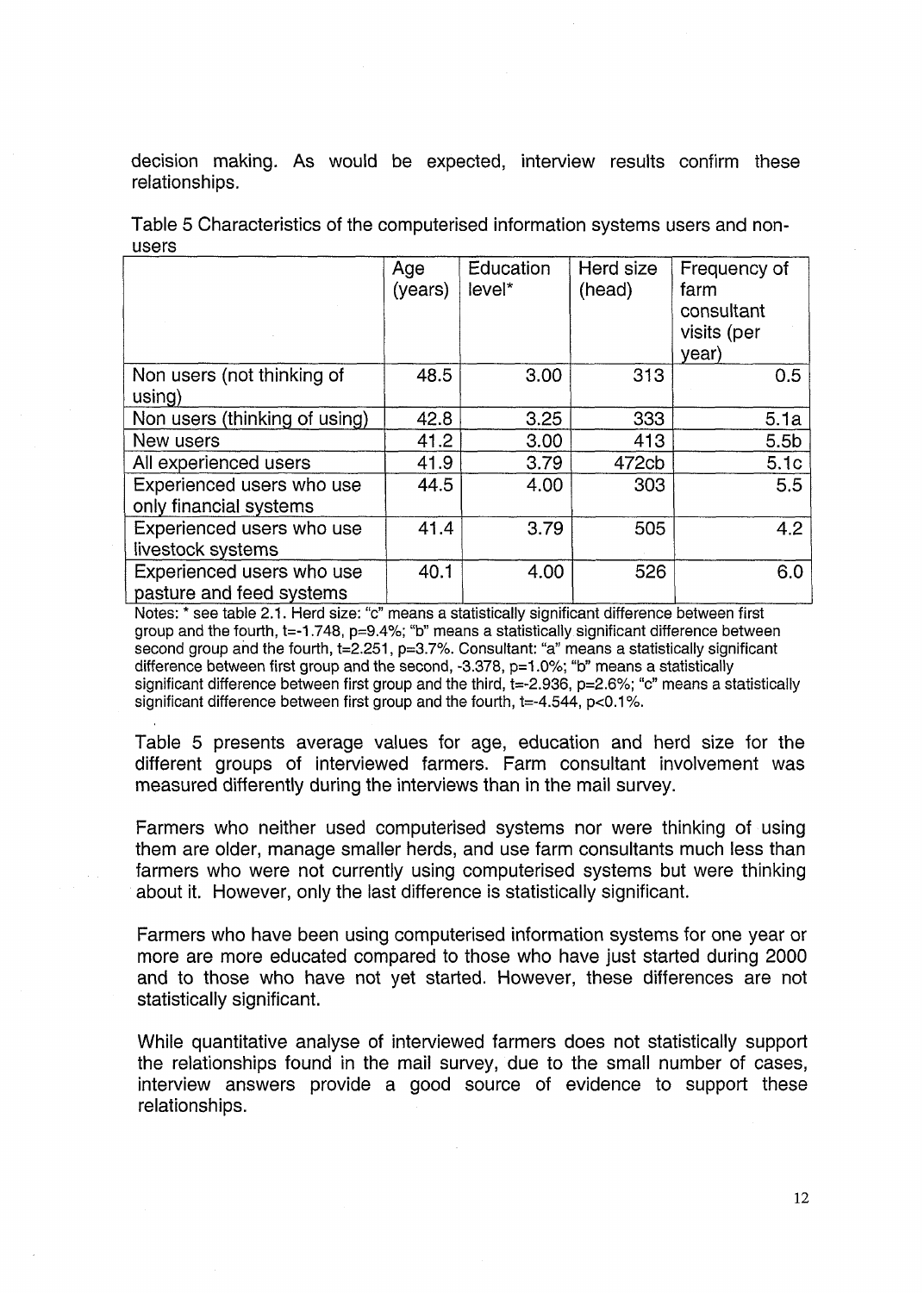#### 5.1 Age

One of the farmers that expressed an unwillingness to use a computerised system stated "I haven't the knowledge of how to use it. I know that I could get it - that it's available - but I have to have the inclination to go and get it, which I haven't got. Because of my age I guess. It doesn't intrigue me enough to go and do it". Some farmers, like this, might see their age as a barrier for adopting software as part of their information systems. On the other hand, age is correlated with education, the younger the farmer, the more educated (Alvarez and Nuthall, 2001a).

#### 5.2 Education

Early adopters are more educated than other groups. Some of these farmers, as they were describing software use advantages, stated that computers made them able to use farm management tools, such as budgeting, comparisons between actual and budget, "what if" questions, and enterprise and cost analyses. They knew of the tools, but they did not use them because there were too time consuming. Through the use of computerised systems, these farmers started to use their knowledge as the computer technology made it feasible (in the farmer's time dimension) to use these tools in a real farm situation.

One farmer explained "the reason we initially starfed using it because we felt we needed that knowledge and now, as I said, it's given us a really good history that we really know when we are getting to the edge and when we need to shut up paddocks and how we're going to able to do for silage and things like thaf'. Another farmer stated "I think our business skills have improved, knowing where we are in comparison to budget at any time, and being able to foresee problems that might come up. This has made us better business people".

In analysing this relationship it seems that computer technology and user education shows some kind of synergism. While education may promote a positive approach through the use of computerised systems, computerised systems empowered educated users so they could apply their knowledge, such as using farm management tools. One reinforces the other.

#### 5.3 Herd size

Large herd farmers have a strong incentive for using computerised systems, specially for managing livestock information.

One of these farmers stated "I couldn't imagine farming without it (the software) now. I couldn't imagine all the screeds of paper, with 950 cows, all laying out there and trying to find who you are looking for".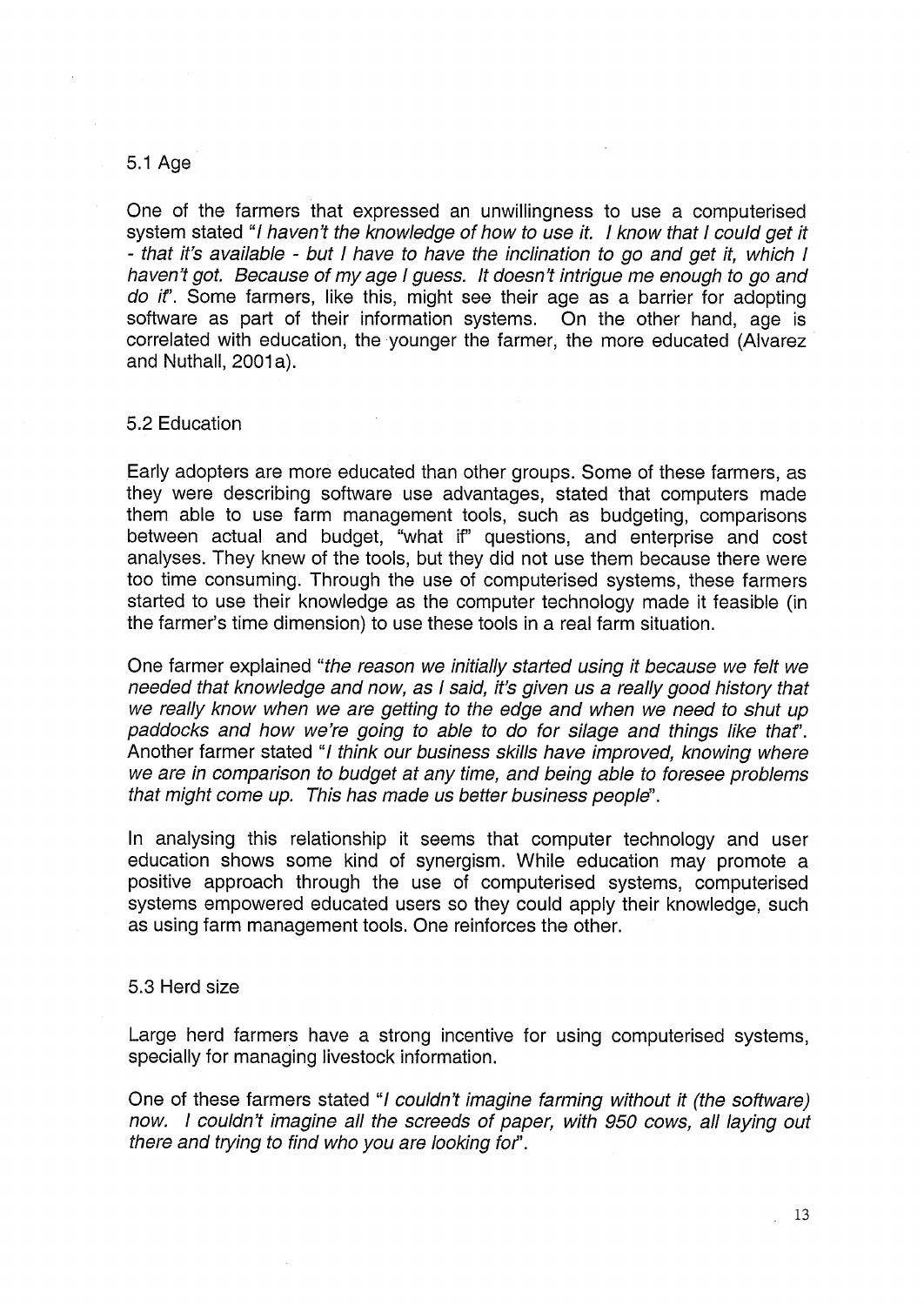#### 5.4 Consulting

Farm consultants have been promoting technological change in information management as well as in other areas. Both the mail and interview surveys show strong evidence for this relationship. Farmers who neither used computerised systems, nor were thinking of using them employed much less consultant time than other groups. These differences are statistically significant. Like with education, in analysing this relationship it also seems to be a synergism between farmer use of computerised systems and consultancy. Farm consultants promote more informed decision making which may have oriented farmers to search for better information management systems. The use of computerised systems increases the amount of information managed and the data processing capacity. This may lead to identifying new management problems and new problem solving approaches, which might require more technical support. Again, one reinforces the other.

One farmer explained "we needed that tool (software) to give us guidelines. I mean we use consultants as well - they'll go round and say, "well you've left too much cover here", or "you've cut it down too fine here". When we are milking I also record on the computer where the cows are and which paddock they are in so that when the consultant comes he can see which paddocks have been grazed and when. He can say "yes, you've done that one right" or "no, they need to get back in and they just haven't chewed it out enough''. There are still clumps and things. That's basically it - it sort of works in conjunction with those two (consultant and software)".

5.5 Explanations that complement the previous quantitative analysis

Through the interviews, farmers provided explanations for adopting computerised systems. The most frequent one was money saving by reducing the accountancy fees, due mainly to the farmer performing the GST returns. Some farmers used to do it manually, others through accountants. Some farmers gave very concrete statements showing that their decision to use financial software was supported by a cost-benefit analysis.

One farmer stated "The software cost around \$900-950, and we saved about \$700 - what it was costing us with our accountant, the computer cash book. That's quite tangible." Another farmer added "I probably would have recovered my expenses within eight months by doing it myself, so that's not too bad'.

Other sources of reducing the accountancy fees comes from using the financial software for data pre-processing.

Following the same logic, other farmers stated that through the use of livestock database software, they were able to quickly identify problem cows when they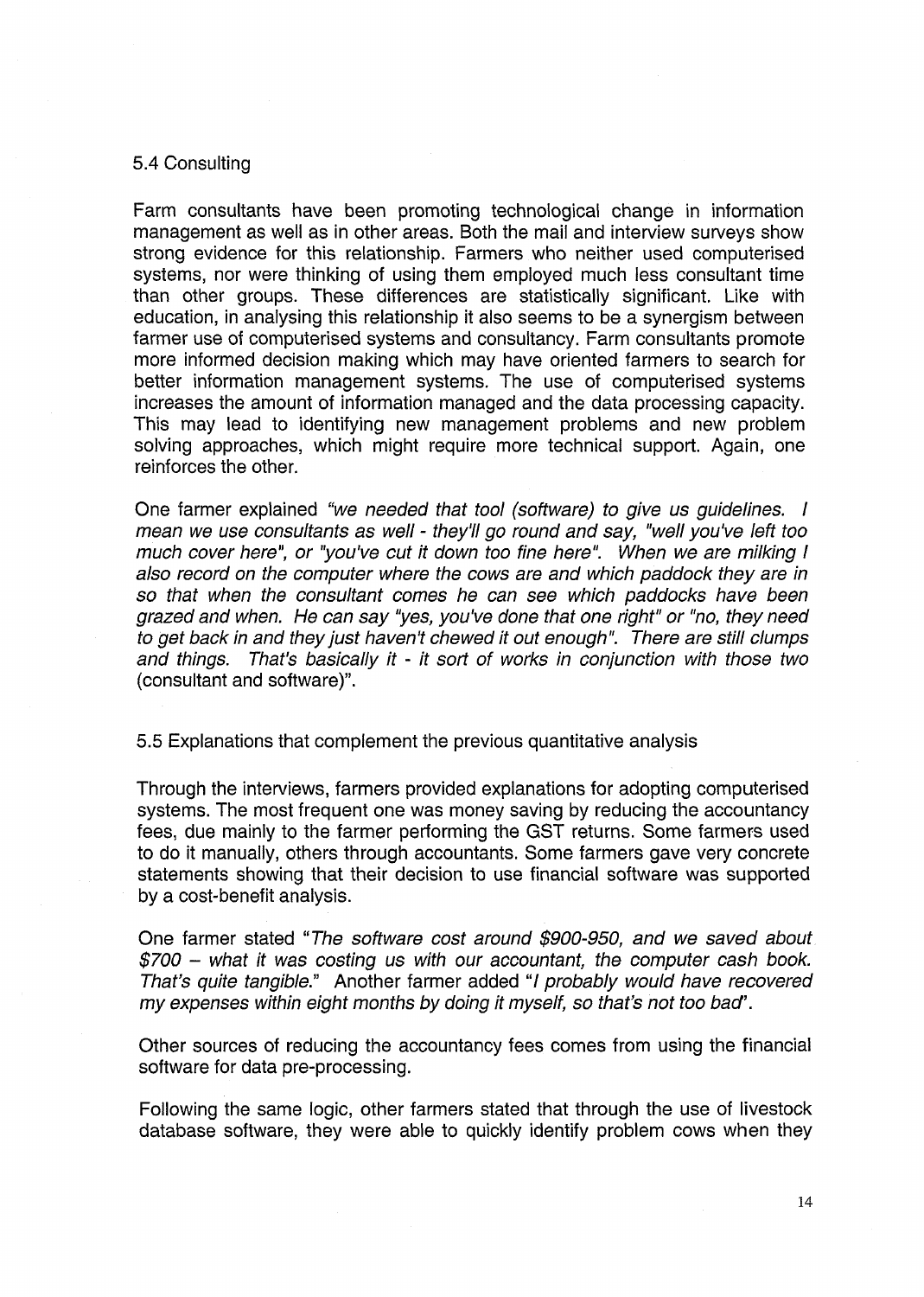were receiving veterinary services. In other words, the veterinary visit becomes more efficient and less costly. One farmer said "I know that it I put those cows into the software 1'11 be right. I mean obviously the information that goes into the system has to be accurate to make it work. But whenever the vet comes out and I have a sick cow I need to have all the information about that cow - for the last years everything that has happened to it is right there". Another added "if the vet is coming the next morning at 9.00 am, you can actually print the list out tonight and it is an up-to-date list of the cows that have not been mated'.

A second explanation given by some farmers related to banks. By using financial software, farmers found it easier to follow the banker's requirements, such as presenting budgets and doing sensitivity analyses when they requested loans. One farmer stated "we would be able to do complete budgets on other options to present to the bank manager - it looks good and is easy to set up". Another added "if we had a problem with the bank or we were applying for another loan with the bank, it was very easy to do a cash flow for them so they could see straight away where you were". A third farmer complemented "if the bank manager turns up I can, with the press of a switch, get a budget update and within seconds I can change figures around to present different scenarios according to circumstances".

# **6 Conclusion**

From the 39 interviewed farmers 64% use computerised systems. One quarter of these farmers, who are using computerised systems, started their use in the current year. Of the remaining farmers (36%), 57% stated that they are considering using a computerised system in the future. The rest, 15% of the total, are not. The software adoption process in Canterbury dairy farmers seems to be almost completed.

Farmers who are using software note they can save time, its use supports their farm management work, and its also enables them to use management approaches requiring more detailed information.

Farmers who are not using computerised systems but are considering this possibility, explain they are facing other priorities relative to improving their information systems. They are aware of the computer and software advantages, and they have a positive feeling to computing technology. Some of them, however, feel insecure about their ability to use computers.

Farmers not considering computerised systems believe computer technology is useless for their particular situations. Some farmers think computerised systems are unable to solve their actual farm problems, others feel themselves too old to learn the new technology.